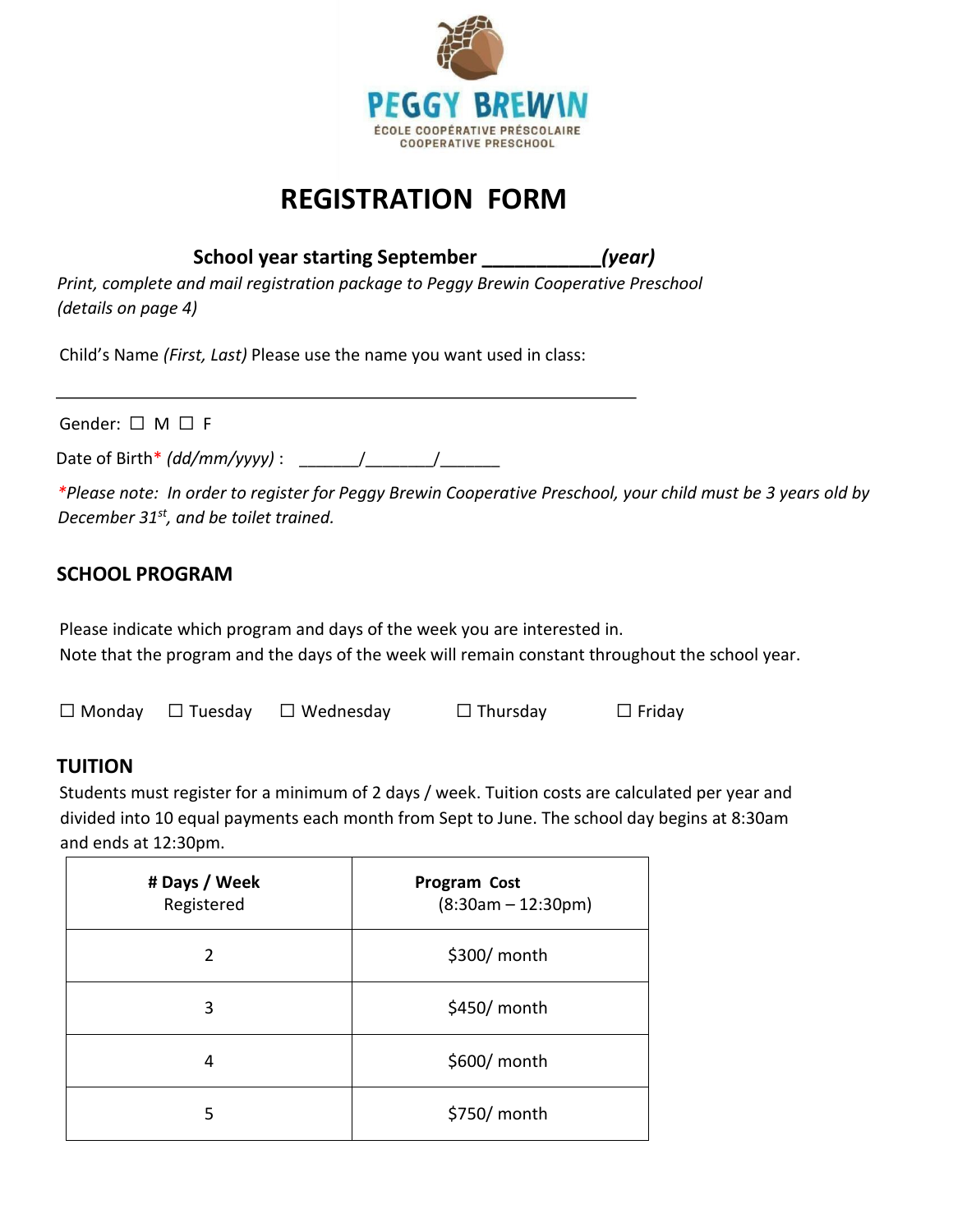### **DROP - INS**

We understand that during the school year, you may need some flexibility in your schedule. To accommodate this when possible, drop-in days are available at Peggy Brewin. These are days outside of your child's regular registered school days. A minimum of 24 hours notice is required to confirm with Teacher Deb whether space is available. Please contact Teacher Deb by email to reserve a drop-in space, and to inquire about pricing: deb.mantil@gmail.com

## **TAX CREDIT**

Families of children registered at Peggy Brewin Cooperative Preschool are usually eligible for the '**Refundable Tax Credit for Child-Care Expenses from the Québec Government'.** 

Please see the following websites for more information:

http://collections.banq.qc.ca/ark:/52327/bs1766944

https://www.revenuquebec.ca/en/citizens/taxcredits/taxcreditfor-childcare-expenses/claiming-the-tax-credit/

### **PARENT/GUARDIAN CONTACT INFOMATION**

#### **Parent/Guardian #1:**

| Name:           |        |  |  |
|-----------------|--------|--|--|
| Address:        |        |  |  |
| Telephone Home: | Work:  |  |  |
| Cell:           | Email: |  |  |

#### **Parent/Guardian #2:**

| Name:           |        |  |  |
|-----------------|--------|--|--|
| Address:        |        |  |  |
| Telephone Home: | Work:  |  |  |
| Cell:           | Email: |  |  |

Please indicate the name of the parent/guardian who would like to receive the school email communications:

Name of the parent/guardian to be used for the official tax receipt: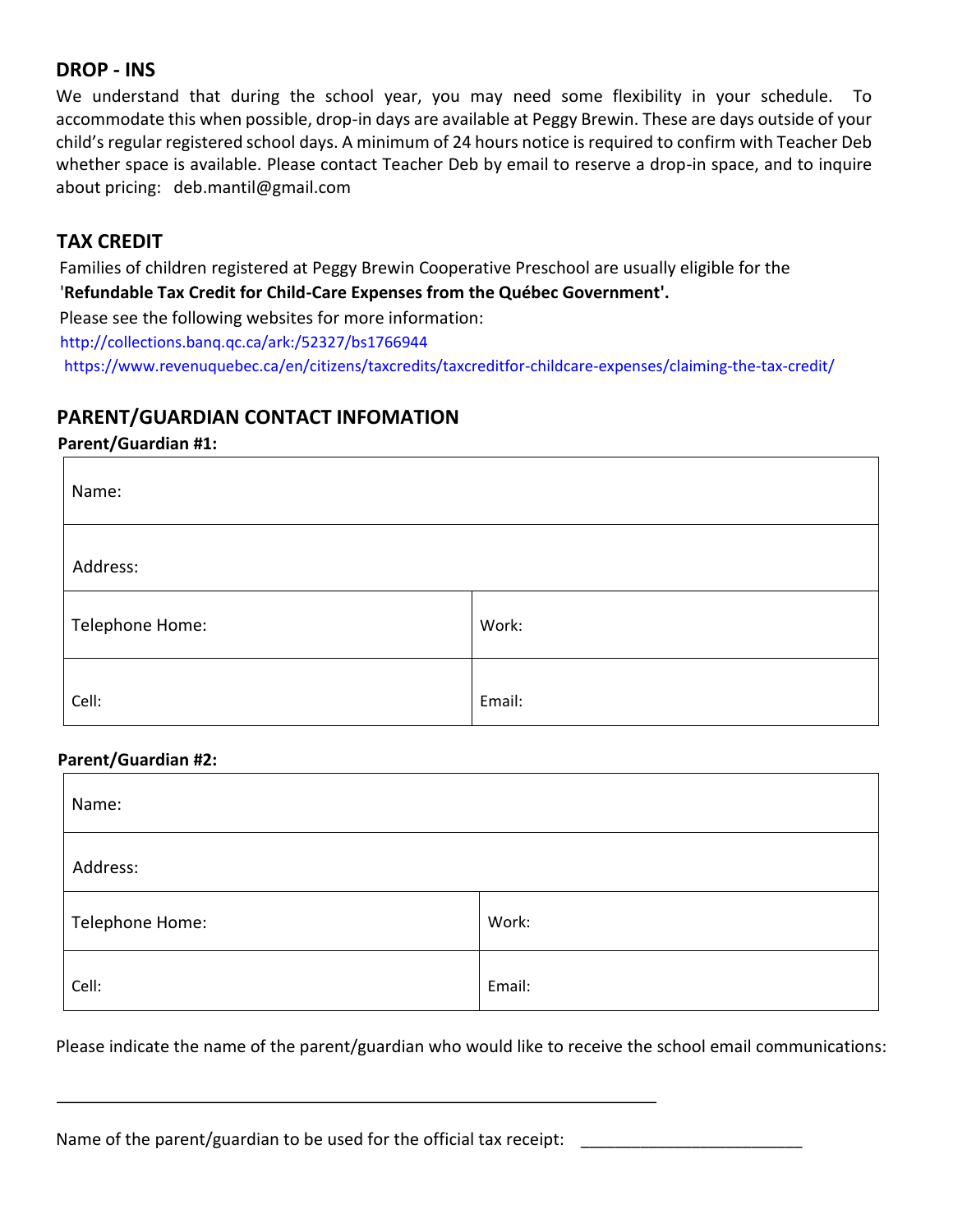### **PARENT PARTICIPATION**

Peggy Brewin is a cooperative preschool, and parents are involved in the running and success of the school in the following ways:

- Parent Helper Days: Parents take turns helping in the classroom on parent helper days, and in this way are able to participate in their child's first school experience.\*When there are 9 or more children, a parent helper is required.
- Fundraising: Peggy Brewin relies on fundraising efforts by parent volunteers to keep the program available for our community. Parents are required to serve on at least one fundraising committee.

All parents are encouraged to get involved with the running of the school, to express ideas they might have for its improvement, and to share any special talents they might like to contribute. For families who cannot participate in fundraising (planning or volunteering time), there is a buyout option that will be discussed at the parent meeting in August.

I understand that I am responsible for

(a) acting as a parent helper on duty days,

(b) serving on at least one fundraising committee

(c) helping with the other fundraisers, including

volunteering on some weekends.

☐ Yes, I understand.

 $\Box$  I have questions about parent participation and would like a Peggy Brewin representative to contact me.

Specify preferred method of contact:

Does your child have any significant fear(s) that the school should be aware of?

Do you, as a parent/guardian, have any significant concerns?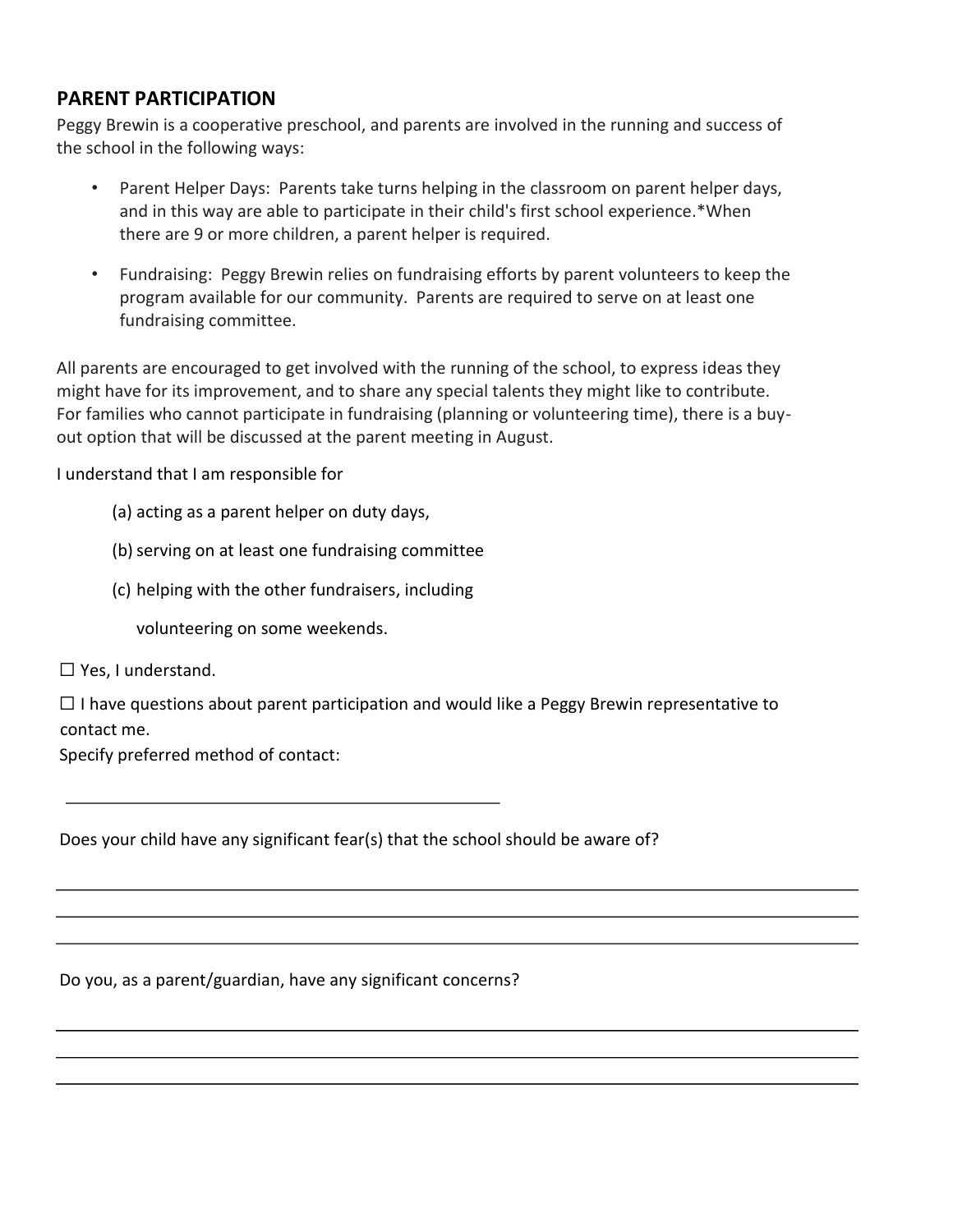#### **WAIVER**

| (Guardian's Name, Please Print)                                                     | , hereby agree that I will not take legal action due |
|-------------------------------------------------------------------------------------|------------------------------------------------------|
| to accident/injury arising out of<br>Peggy Brewin Cooperative Preschool activities. | 's participation in<br>(Child's Name, Please Print)  |
| Signature:                                                                          |                                                      |
| Date:<br><b>SCHOOL CONTACT INFORMATION</b><br><b>MAILING ADDRESS:</b>               | <b>LOCATION:</b>                                     |

Peggy Brewin Cooperative Preschool P.O. Box 575 Wakefield, QC J0X 3G0

Wakefield Centre 38 Valley Drive Wakefield, QC J0X 3G0

**Website:** www.peggybrewin.com **Email:** peggybrewinpreschool@gmail.com

#### **REGISTRATION & PAYMENT INFORMATION**

To complete your registration and secure your child's place in the program, please prepare and mail your **Registration Package,** which must include the following:

- $\Box$  This Registration Form
- ☐ Policies & Procedures *(pages 5-6 of this document)*
- ☐ Non-refundable Registration Fee of \$150 *(e-transfer to* peggybrewinpreschool@gmail.com)
- ☐ September's tuition *(pay by E-transfer prior to August 1 st )* \*

**Mail your Registration Package to:** Peggy Brewin Cooperative Preschool P.O. Box 575 Wakefield, QC J0X 3G0

\* September tuition can be refunded only upon cancellation **prior to August 1st.** Please note that we accept e-transfers for tuition payments during the school year. Details will be provided at the Parent Information Session in August.

If you have any questions, please do not hesitate to contact us: peggybrewinpreschool@gmail.com

*TO BE COMPLETED BY REGISTRAR Registration fee paid \_\_\_ Sept tuition paid \_\_\_* 

**REGISTRAR: \_\_\_\_\_\_\_\_\_\_\_\_\_\_\_\_\_\_\_\_\_\_\_\_\_\_\_ Telephone: \_\_\_\_\_\_\_\_\_\_\_\_\_\_\_\_\_\_\_\_\_**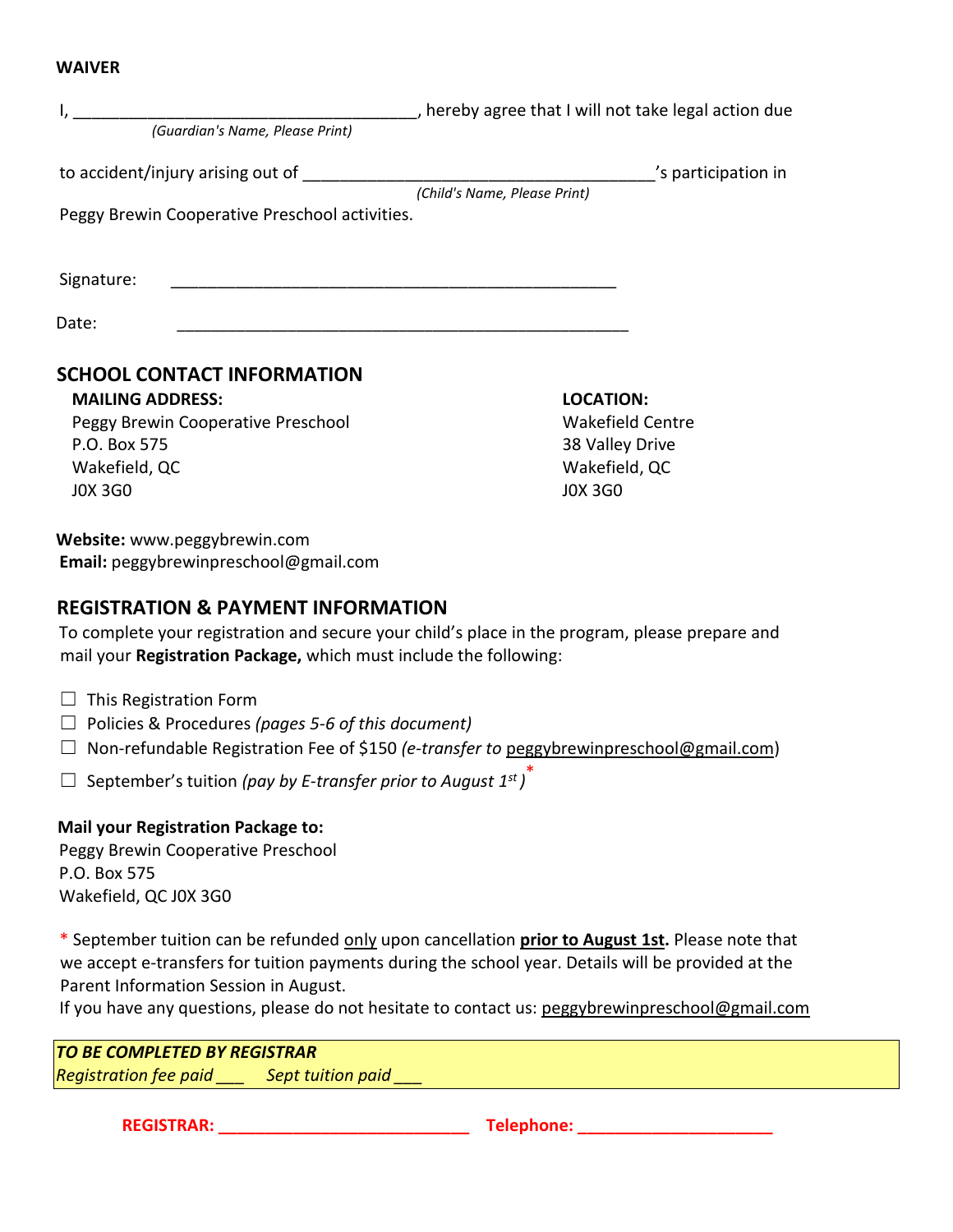

## **PEGGY BREWIN POLICIES AND PROCEDURES**

Please initial the following policies & procedures to indicate that you understand and agree to follow them:

- 1. **Minimum Age Requirement Policy:** In order to register for Peggy Brewin, children must turn 3 years old by December  $31^{st}$  and be toilet trained. \_\_\_\_\_ (INITIAL)
- 2. **Timeliness Policy:** Class starts at 8:30am with a welcome song. It is imperative to be on time, for the sake of your own child being able to settle into a routine in the school, and so as not to disrupt the planned activities and the other children. The door is open for arrivals at 8:20am. Children should be at school and ready to begin their day (outdoor clothes removed, backpacks unpacked, bathroom break completed) prior to 8:30am start time. \_\_\_\_\_ (INITIAL)
- 3. **Bad Weather Policy:** By 7:00am, a designated parent and Teacher Deb will make the decision if school will be cancelled, based on the WQSB recommendations. Once the decision has been made, parents will be notified via text / email / phone call from Teacher Deb. Please note: there may be times when buses are running, but it's still not deemed safe by Peggy Brewin. If there's bad weather forecasted, please remember to check your email before coming in case school has been cancelled. \_\_\_\_ (INITIAL)
- 4. **Sick Teacher Policy:** When Teacher Deb is sick she will let the President of the Executive Committee know before 7:00am. The President will then communicate with all PB families that school has been cancelled for the day via text / email / phone call. \_\_\_\_ (INITIAL)
- 5. **Sick Child Policy:** Your child should be kept home if they have any of the following symptoms: pain, fever, sore throat, headache, infected skin or eyes, nausea or vomiting, difficulty breathing, wheezing, or persistent cough, diarrhea, runny nose or cough accompanied by low energy. Please also let the teacher know in the morning if your child has had a fever, been up late the night before, is out of rhythm, or of any events that have occurred that may account for a change in behaviour and / or mood of your child. \_\_\_\_ (INITIAL)
- 6. **Change Days Policy:** Part-time children are not allowed to switch their days of the week or do a "make-up" day if they miss one of their scheduled days. \_\_\_\_ (INITIAL)
- 7. **Parent Participation:** Parents are responsible for (a) acting as parent helper on the helper days you sign up for (if you are unable to attend, it is your responsibility to make a switch with another parent); (b) helping with general tidying (sweep, wipe placemats, tables and chairs); (c) serving on at least one fundraising committee; and (d) taking a shift at each of the other fundraising initiatives. \_\_\_\_ (INITIAL)
- 8. **Helping Parent Policy:** When there are 9 or more children in a class, a helping parent is required to be on duty. \_\_\_\_ (INITIAL)